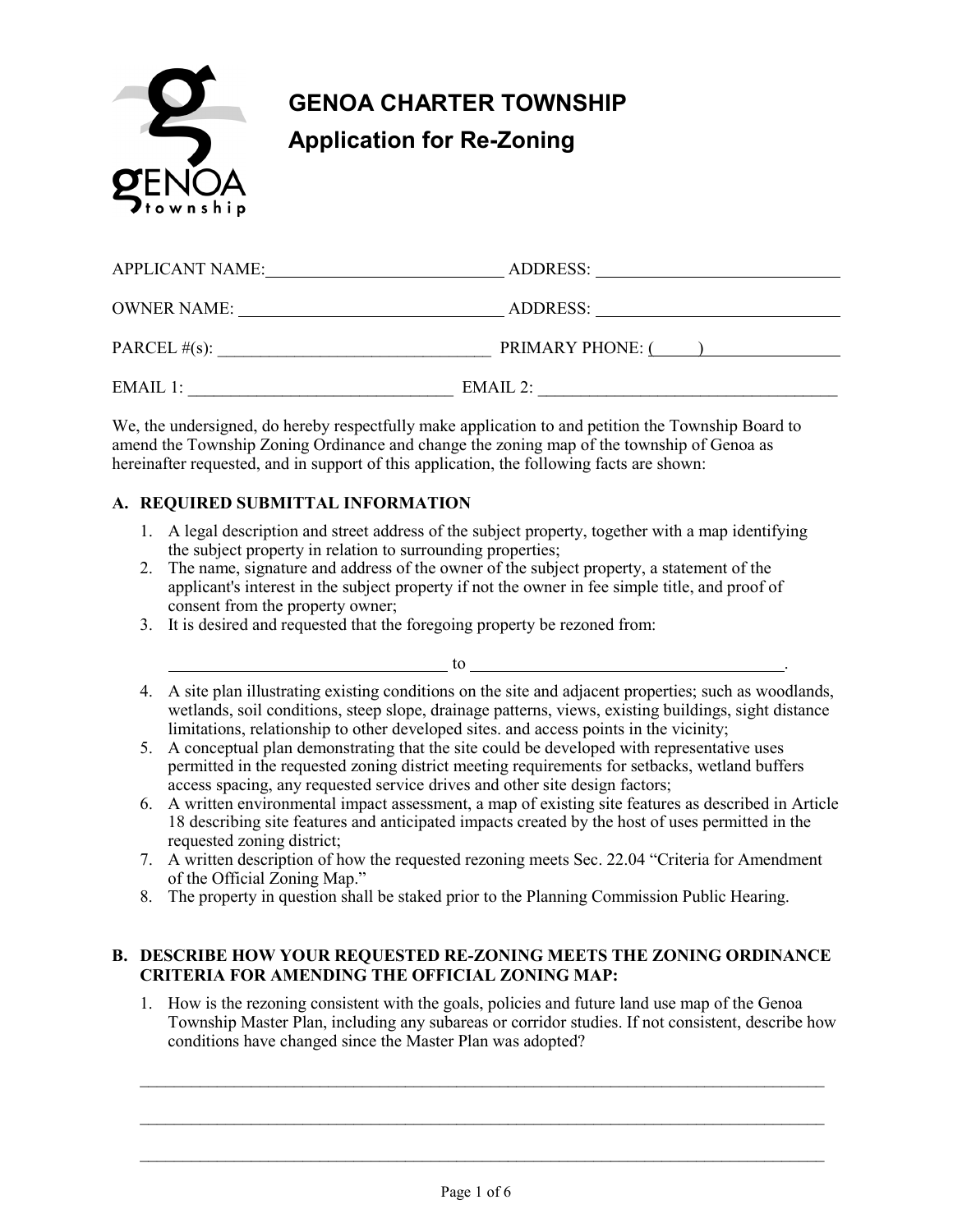2. Are the site's physical, geological, hydrological and other environmental features suitable for the host of uses permitted in the proposed zoning district?

 $\_$  , and the set of the set of the set of the set of the set of the set of the set of the set of the set of the set of the set of the set of the set of the set of the set of the set of the set of the set of the set of th

 $\_$  , and the set of the set of the set of the set of the set of the set of the set of the set of the set of the set of the set of the set of the set of the set of the set of the set of the set of the set of the set of th

 $\_$  , and the set of the set of the set of the set of the set of the set of the set of the set of the set of the set of the set of the set of the set of the set of the set of the set of the set of the set of the set of th

 $\_$  , and the set of the set of the set of the set of the set of the set of the set of the set of the set of the set of the set of the set of the set of the set of the set of the set of the set of the set of the set of th

 $\_$  , and the set of the set of the set of the set of the set of the set of the set of the set of the set of the set of the set of the set of the set of the set of the set of the set of the set of the set of the set of th

 $\_$  , and the set of the set of the set of the set of the set of the set of the set of the set of the set of the set of the set of the set of the set of the set of the set of the set of the set of the set of the set of th

3. Do you have any evidence that a reasonable return on investment cannot be received by developing the property with one (1) of the uses permitted under the current zoning?

4. How would all the potential uses allowed in the proposed zoning district be compatible with surrounding uses and zoning in terms of views, noise, air quality, the environment, density, traffic impacts, drainage and potential influence on property values?

 $\_$  , and the set of the set of the set of the set of the set of the set of the set of the set of the set of the set of the set of the set of the set of the set of the set of the set of the set of the set of the set of th

 $\_$  , and the set of the set of the set of the set of the set of the set of the set of the set of the set of the set of the set of the set of the set of the set of the set of the set of the set of the set of the set of th

 $\_$  , and the set of the set of the set of the set of the set of the set of the set of the set of the set of the set of the set of the set of the set of the set of the set of the set of the set of the set of the set of th

5. Are infrastructure capacity (streets, sanitary sewer, water, and drainage) and services (police and fire protection, etc.) sufficient to accommodate the uses permitted in the requested district?

 $\_$  , and the set of the set of the set of the set of the set of the set of the set of the set of the set of the set of the set of the set of the set of the set of the set of the set of the set of the set of the set of th

 $\_$  , and the set of the set of the set of the set of the set of the set of the set of the set of the set of the set of the set of the set of the set of the set of the set of the set of the set of the set of the set of th

 $\_$  , and the set of the set of the set of the set of the set of the set of the set of the set of the set of the set of the set of the set of the set of the set of the set of the set of the set of the set of the set of th

6. Is there a demonstrated demand in Genoa Township or the surrounding area for the types of uses permitted in the requested zoning district? If yes, explain how this site is better suited for the zoning than others which may be planned or zoned to accommodate the demand.

 $\_$  , and the set of the set of the set of the set of the set of the set of the set of the set of the set of the set of the set of the set of the set of the set of the set of the set of the set of the set of the set of th

 $\_$  , and the set of the set of the set of the set of the set of the set of the set of the set of the set of the set of the set of the set of the set of the set of the set of the set of the set of the set of the set of th

 $\_$  , and the set of the set of the set of the set of the set of the set of the set of the set of the set of the set of the set of the set of the set of the set of the set of the set of the set of the set of the set of th

7. If you have a particular use in mind, is another zoning district more appropriate? Why should the Township re-zone the land rather than amend the list of uses allowed in another zoning district to accommodate your intended use?

 $\_$  , and the set of the set of the set of the set of the set of the set of the set of the set of the set of the set of the set of the set of the set of the set of the set of the set of the set of the set of the set of th

 $\_$  , and the set of the set of the set of the set of the set of the set of the set of the set of the set of the set of the set of the set of the set of the set of the set of the set of the set of the set of the set of th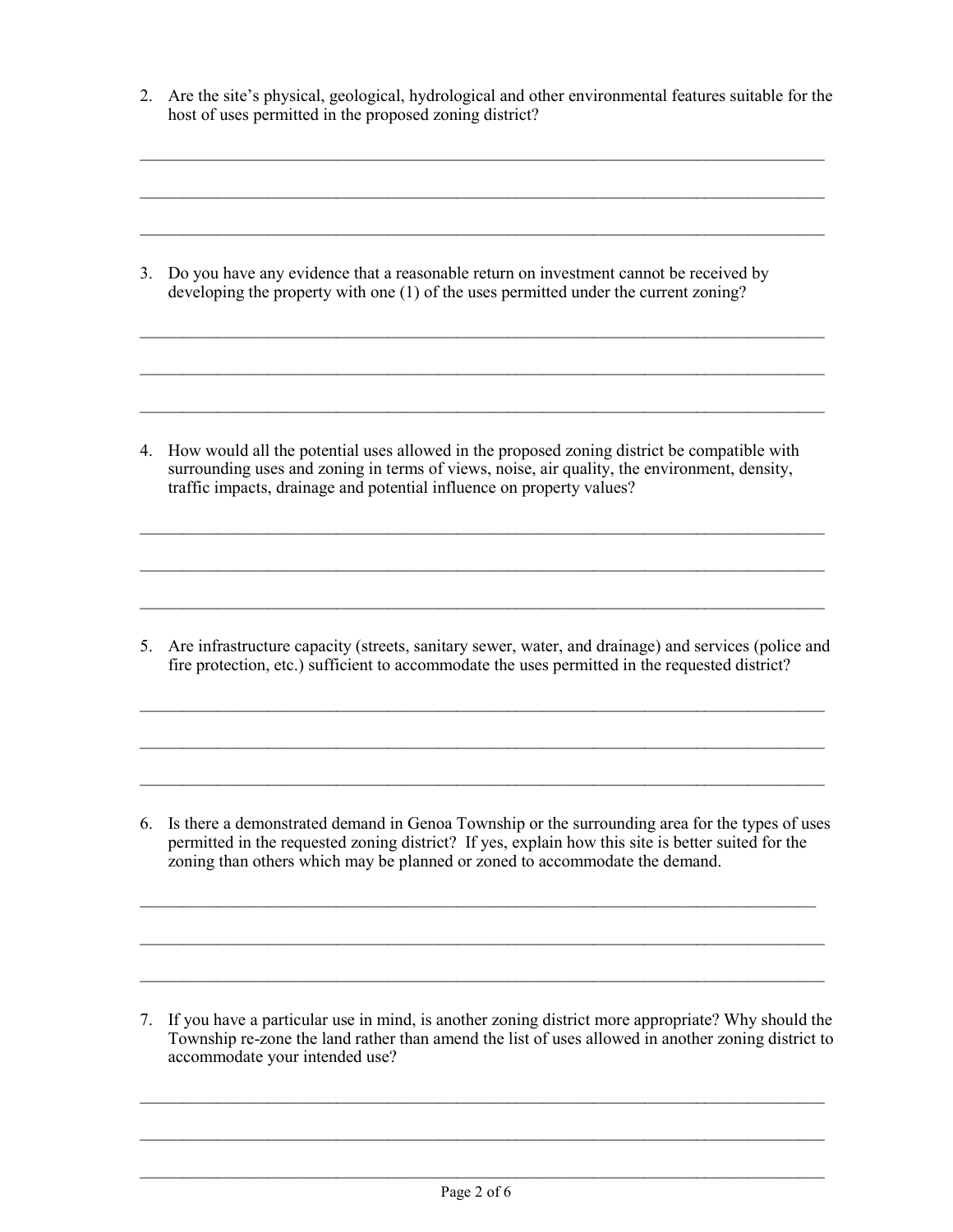8. Describe any deed restrictions which could potentially affect the use of the property.

| C. AFFIDAVIT |  |
|--------------|--|

The undersigned says that they are the \_\_\_\_\_\_\_\_\_\_\_\_\_\_\_\_\_\_\_\_\_\_(owner, lessee, or other specified interest) involved in this petition and that the foregoing answers and statements herein contained and the information herewith submitted are in all respects true and correct to the best of his/her knowledge and belief.

| BY:                                                                                                                                                                                                                            |  |  |  |  |
|--------------------------------------------------------------------------------------------------------------------------------------------------------------------------------------------------------------------------------|--|--|--|--|
|                                                                                                                                                                                                                                |  |  |  |  |
| <b>SIGNATURE</b>                                                                                                                                                                                                               |  |  |  |  |
| The following contact should also receive review letters and correspondence:                                                                                                                                                   |  |  |  |  |
| Name: 2008. [2016] 2016. [2016] 2016. [2016] 2016. [2016] 2016. [2016] 2016. [2016] 2016. [2016] 2016. [2016] 2016. [2016] 2016. [2016] 2016. [2016] 2016. [2016] 2016. [2016] 2016. [2016] 2016. [2016] 2016. [2016] 2016. [2 |  |  |  |  |
|                                                                                                                                                                                                                                |  |  |  |  |

## **FEE EXCEEDANCE AGREEMENT**

As stated on the site plan review fee schedule, all site plans are allocated two (2) consultant reviews and one (1) Planning Commission meeting. If additional reviews or meetings are necessary, the applicant will be required to pay the actual incurred costs for the additional reviews. If applicable, additional review fee payment will be required concurrent with submittal to the Township Board. By signing below, applicant indicates agreement and full understanding of this policy.

PROJECT NAME:

PROJECT LOCATON & DESCRIPTION: PROJECT LOCATON & DESCRIPTION:

SIGNATURE: DATE: DATE:

PRINT NAME: PRINT NAME:

COMPANY NAME & ADDRESS: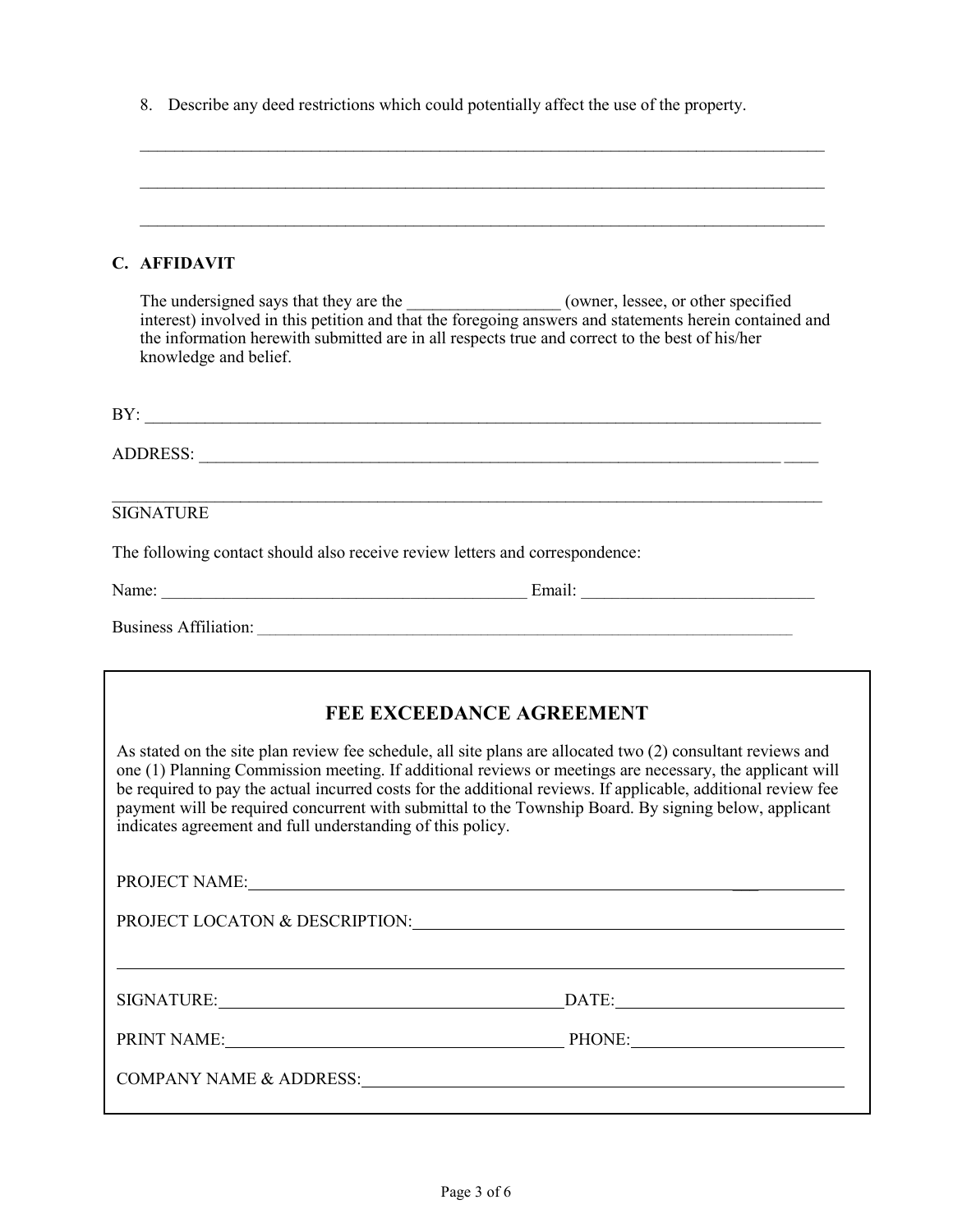## **RE-ZONING APPLICATION INSTRUCTIONS**

*To assist you with this application process, you are encouraged to request a pre-application review meeting with staff and consultants. These meetings are typically scheduled on Monday mornings. Please call (810) 227-5225 for additional information.*

**Key Steps:** 1. Submit application to Township.

- 2. Consultants review the application.
- 3. Applicant revises application based on consultant review.
- 4. Consultants complete second review of the application.
- 5. The Application goes before the Genoa Township Planning Commission.
- 6. The Application goes before the County Planning Commission.
- 7. The Application goes before the Township Board of Trustees.

**Important Deadlines**: Find the schedule explaining submittal deadlines, the review process, and meeting dates at [http://genoa.org/departments/planning.](http://genoa.org/departments/planning) The meeting at which the application is considered by the Planning Commission is determined by the date of submittal. All late submittals will be placed on the next meeting's agenda.

**Materials to Submit:** At the time of application submittal, the applicant **must** pay the Township a review fee which covers costs to the Township for consultant reviews. Find the **Fee Schedule** at [http://genoa.org/departments/planning.](http://genoa.org/departments/planning) **Submit All Materials to**: Genoa Township Hall, 2911 Dorr Road, Brighton, Michigan 48116.

**If Rezoning to PUD**: also submit fees, applications, and required submittal documents for PUD and Site Plan Review.

**If Requesting Site Plan Approval**: submit a Site Plan Review Application [\(http://genoa.org/departments/planning\)](http://genoa.org/departments/planning) and the required submittal documents and fees. Include a Special Use Application, if necessary.

*Submission 1:* Include four printed copies of your complete submittal packet (application, site plan, impact assessment) and one disk with reduced file-size pdf of all submittal materials. All printed copies of plans must be folded. The site plan must be sealed by an architect or engineer registered in the State of Michigan. All plans and environmental impact assessments must come through the Township office before going to consultant review. Consultant comments will be returned to the applicant approximately two weeks after submittal.

**Submission 2:** Within one week after receipt of consultant comments, submit four copies of: (1) a cover letter detailing changes made, (2) site plan pages, (3) impact assessment, and (4) any other supporting information. Two (2) 11 X 17 copies of site plans. Also include one disk with reduced file-size pdf. Your submittal is then prepared for Genoa Township Planning Commission review. Occasionally however, additional consultant reviews are required and this can postpone the presentation of the application to the Planning Commission.

**After Genoa Township Planning Commission Approval**: The petitioner's case will go to the Livingston County Department of Planning. The County Planning Commission meets the 3<sup>rd</sup> Wednesday of every month with submittal deadlines the first Friday of every month.

**For Final Approval**: The petitioner's case will go before the Genoa Township Board of Trustees. The Board meets on the 1<sup>st</sup> and 3<sup>rd</sup> Monday of each month. Submittals are required the Monday before the meeting by 1:00 p.m. To allow for the preparation of minutes and to allow the applicant time to address changes required by the Planning Commission, projects are not reviewed by the Township Board on the Monday immediately following a Planning Commission meeting. Submittals for the Board's review should include one disk with reduced file-size pdf, one hard copy of the site plan and environmental impact assessment, and a letter detailing any required changes*.*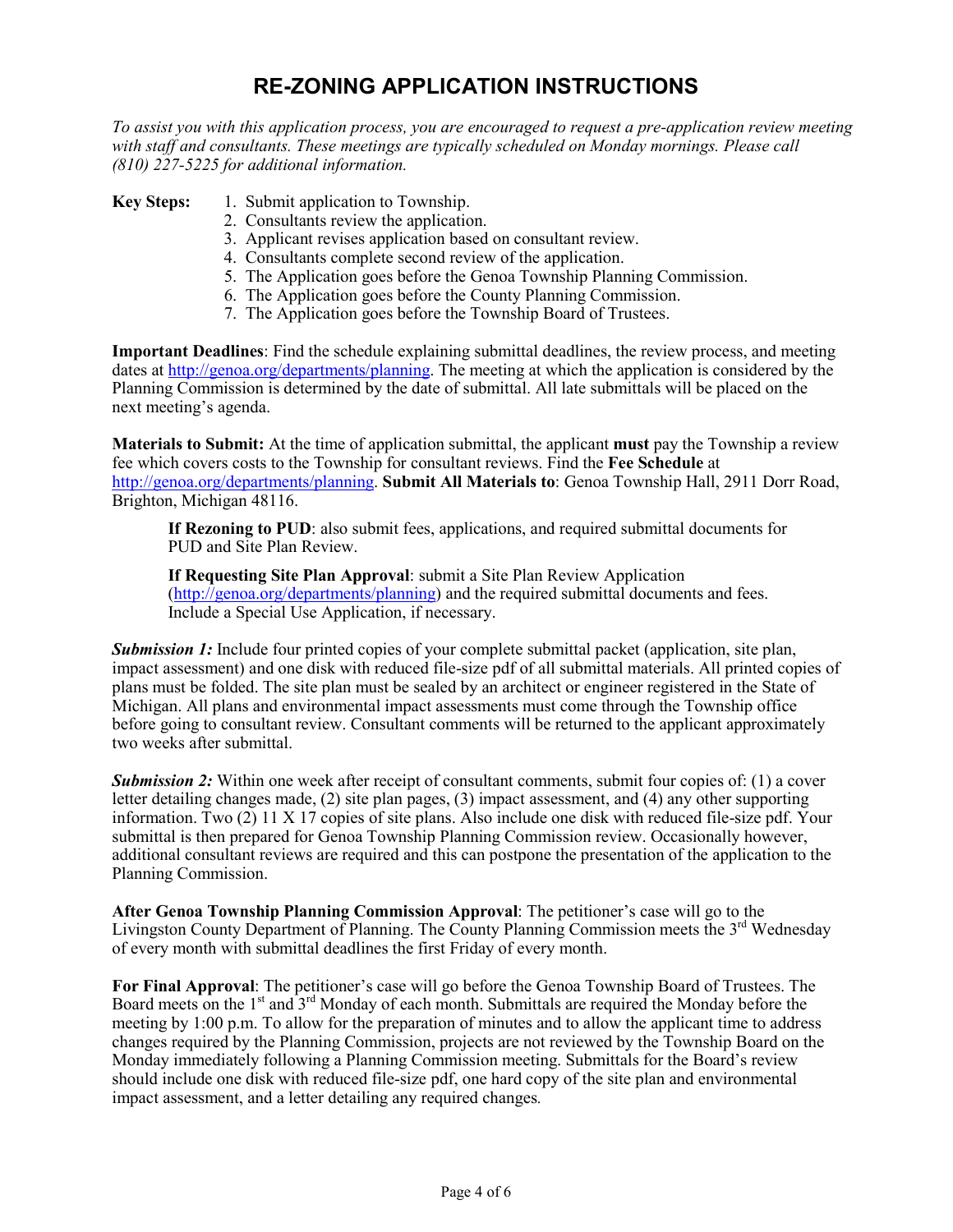# **SUBMITTING THE IMPACT ASSESSMENT**

To complete the Impact Assessment, place the following categories on a separate sheet of paper and describe each section as it relates to your project. Rather than re-typing the sections below, you may copy and paste from the available pdf at:<http://genoa.org/departments/planning> or request a MicrosoftWord file at (810) 227-5225.

**For Special Land Use and Site Plans**, information should be detailed.

**For a Re-Zoning request inconsistent with the Township Master Plan**, the impact assessment should demonstrate how conditions have changed to warrant deviation from the Master Plan.

- a. **Name(s) and address(es) of person(s) responsible** for preparation of the impact assessment and a brief statement of their qualifications.
- b. **Map(s) and written description/analysis of the project site,** including all existing structures, man-made facilities, and natural features. The analysis shall also include information for areas within ten (10) feet of the property. An aerial photograph or drawing may be used to delineate these areas.
- c. **Impact on natural features**: A written description of the environmental characteristics of the site prior to development and following development, i.e., topography, soils, wildlife, woodlands, mature trees of eight-inch caliper (8) or greater, wetlands, drainage, lakes, streams, creeks or ponds. Documentation by a qualified wetland specialist shall be required wherever the Township determines that there is a potential regulated wetland. Reduced copies of the Existing Conditions Map(s) or aerial photographs may accompany written material.
- d. **Impact on storm-water management**: Description of measures to control soil erosion and sedimentation during grading and construction operations and until a permanent ground cover is established. Obtain recommendations for these measures from the Livingston County Drain Commission at (517) 546-0040.
- e. **Impact on surrounding land used**: Description of the types of proposed uses and other man-made facilities, including any project phasing, and an indication of how the proposed use conforms or conflicts with existing and potential development patterns. A description shall be provided of any increases of light, noise or air pollution which could negatively impact adjacent properties.
- f. **Impact on public facilities and services**: Describe the number of expected residents, employees, visitors, or patrons, and the anticipated impact on public schools, police protection and fire protection. Letters from the appropriate agencies may be provided, as appropriate.
- g. **Impact on public utilities**: Describe the method to be used to service the development with water and sanitary sewer facilities, the method to be used to control drainage on the site and from the site, including runoff control during periods of construction. For sites serviced with sanitary sewer, calculations for pre- and post development flows shall be provided in comparison with sewer line capacity. Expected sewage rates shall be provided in equivalents to a single family home. Where septic systems are proposed, documentation or permits from the Livingston County Health Department shall be provided.
- h. **Storage and handling of any hazardous materials**: A description of any hazardous substances expected to be used, stored or disposed of on the site. The information shall describe the type of materials, location within the site and method of containment. Documentation of compliance with federal and state requirements, and a Pollution Incident Prevention Plan (PIPP) shall be submitted, as appropriate.